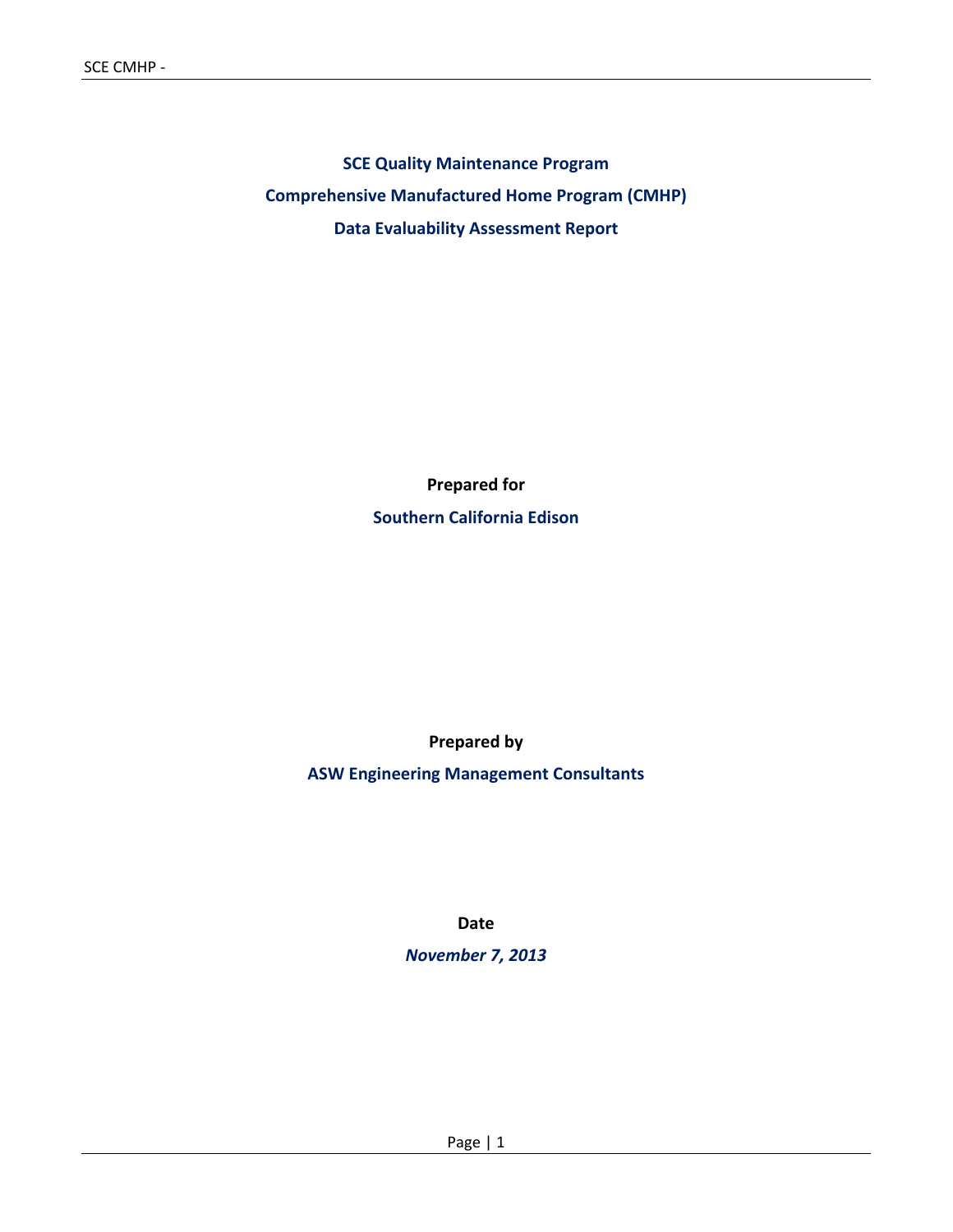## **Table of Contents**

| Did Implementer collect the right kind of data? Any information and data gap that we need to pursue?  13 |  |
|----------------------------------------------------------------------------------------------------------|--|
|                                                                                                          |  |
|                                                                                                          |  |
|                                                                                                          |  |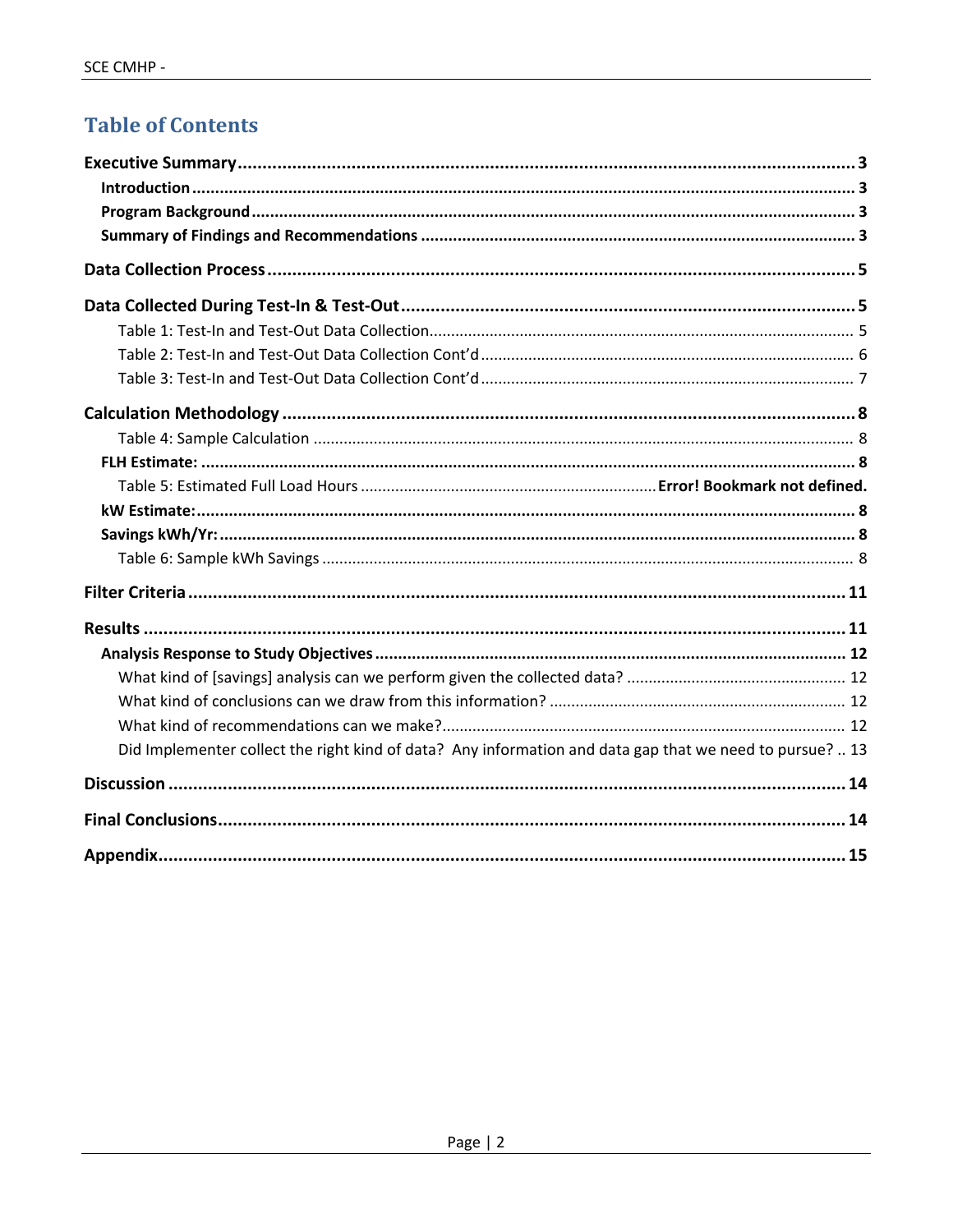## **Executive Summary**

### **Introduction**

This is an Executive Summary of the Data analysis of the Southern California Edison (SCE) Comprehensive Manufactured Home Program (CMHP). The full report documents findings from an engineering analysis of the SCE's Comprehensive Manufactured Homes Program (CMHP). Operating data for existing HVAC package units (serving mobile homes, single‐wide and double‐wide family homes) was collected by the program implementer for a period of 9 months within Climate Zone 14 (CZ 14) for 548 project sites.

Specifically, the analysis addressed the following research questions:

- 1. What kind of [savings] analysis can we perform given the collected data?
- 2. What kind of conclusions can we draw from this information?
- 3. What kind of recommendations can we make?
- 4. Did we collect the right kind of data? Are there information and data gaps that we need to address?

### **Program Background**

The CMHP is a direct install program intended to serve lower income customers who are not qualifying for low‐ income services. The target customers are mobile home owners and property owners/managers. The program covers both individual units and common areas. The majority of the energy savings for this program is coming from HVAC related activities.

The CMHP HVAC Quality Maintenance Program seeks to improve the efficiency of packaged and split system HVAC systems in manufactured and mobile homes as part of a more comprehensive direct install program. The QM measure consists of multiple treatments related to ductwork and HVAC unit tune‐up. Air conditioning systems must be in working order to be eligible for the program; repair of non-functioning units is not covered in this program. Services are intended to improve the energy efficiency and performance of systems operating in "suboptimal" conditions.

### **Summary of Findings and Recommendations**

The Work Paper savings for CZ14 applied to these mobile homes is 203 kWh/Ton/Yr. Using the calculation methodology outlined in the next section, the following results apply:

For the 548 mobile homes dataset provided to ASW, 298 (54%) passed the quality control criteria listed below.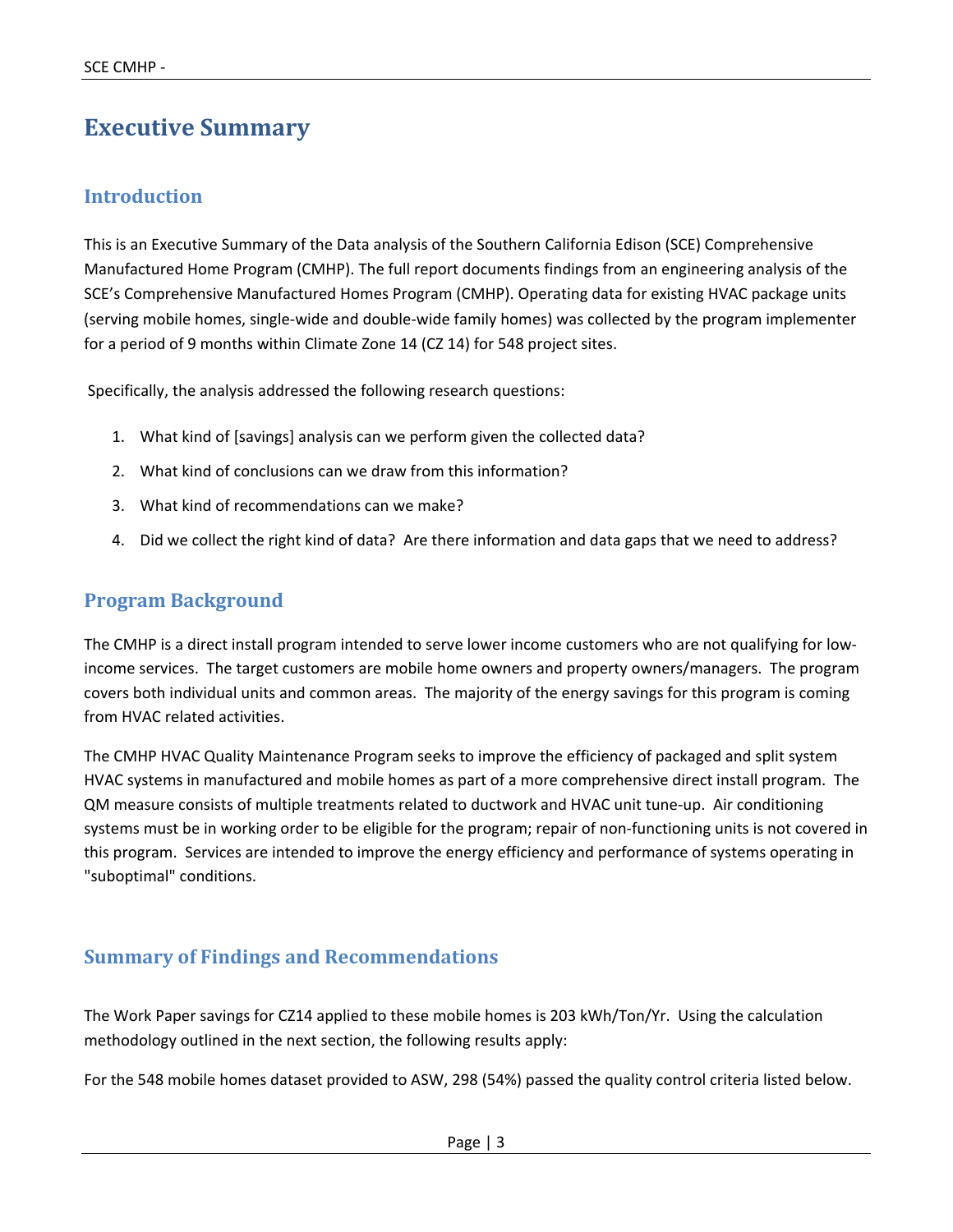Of the homes that passed the quality control criteria, the average savings were 71.9 kWh/Ton/Yr.

It is believed that improved training will lead to improved data collection, thus reducing the number of sites with excessive savings.

With improved quality control and training, the measurements key to the savings calculation provided here would improve.

There are a number of recommendations for program improvement outlined in the Conclusions section of this report, pertaining to the following areas:

- Program Delivery
- Data Collection
- Data Analysis and Quality Control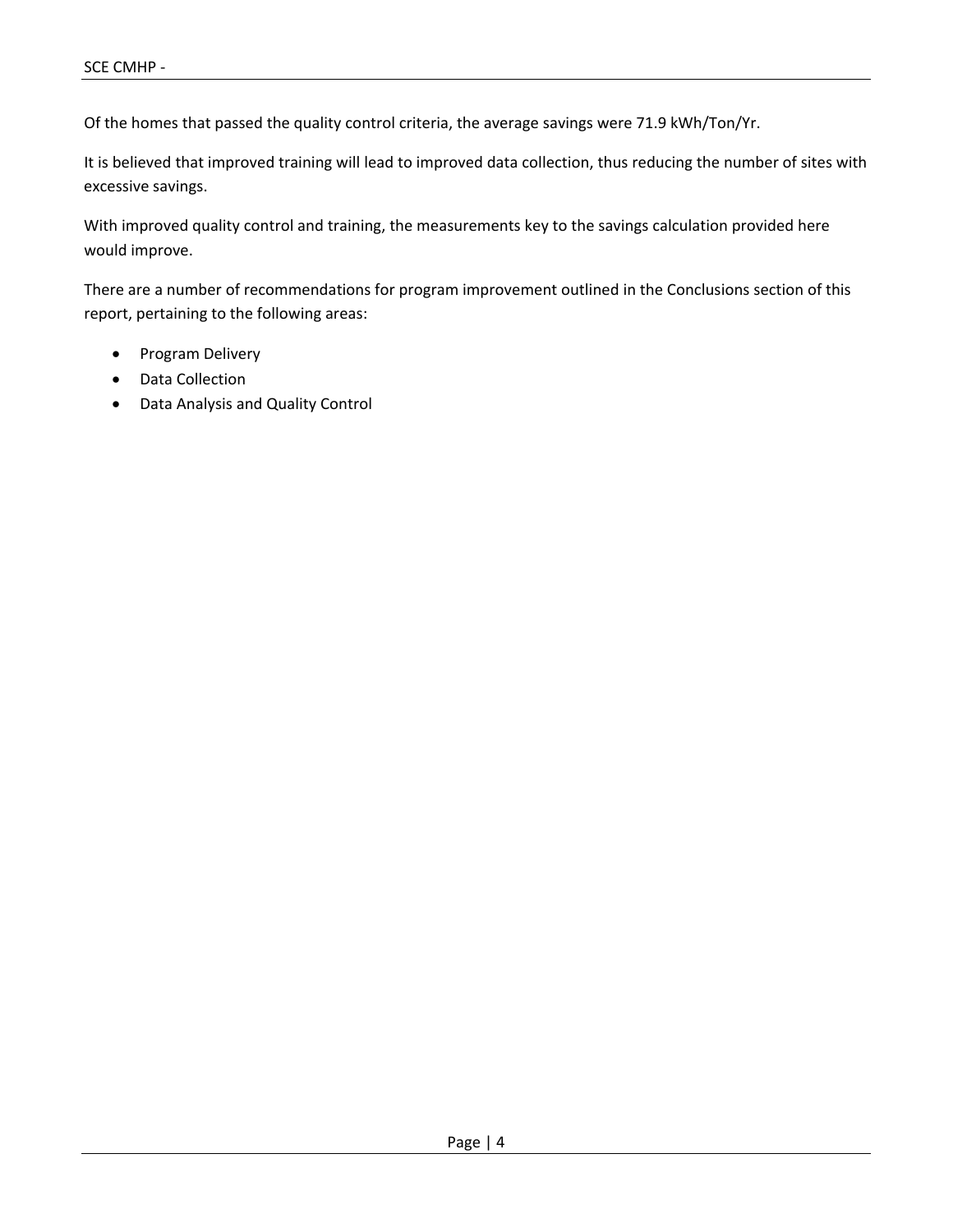### **Data Collection Process**

### **Data Collected During Test‐In & Test‐Out**

From April to December 2012, test-in and test-out operating data was collected following the CMHP data collection protocols for 548 mobile homes. The data set encompasses homes in Climate Zone 14 in the following cities; San Bernardino, Apple Valley, Palm Springs, Hesperia, Perris, Murrieta, and Temecula.

For the purpose of recommending some of the data collection changes, the next three tables identify the type of data collected by the technicians during the performance of the system upgrades. It should be noted that the analysis is done from an energy savings perspective.

|                |                                  | 1-Test-In<br>2 - Test-Out  |                            |  |
|----------------|----------------------------------|----------------------------|----------------------------|--|
| 1              | Program Name                     | Southern California Edison | Southern California Edison |  |
| 2              | Sponsor                          | Southern California Edison | Southern California Edison |  |
| 3              | Provider Account#                |                            |                            |  |
| 4              | Customer Name                    |                            |                            |  |
| 5              | Site Address1                    |                            |                            |  |
| 6              | Site Address2                    |                            |                            |  |
| $\overline{7}$ | Site City                        | Apple Valley               | Apple Valley               |  |
| 8              | Site State                       | CA                         | CA                         |  |
| 9              | Site Zip                         | 92307                      | 92307                      |  |
| 10             | Altitude                         | 2900                       | 2900                       |  |
| 11             | Contractor Company               | Synergy Companies          | Synergy Companies          |  |
| 12             | Tech Id                          | T00104                     | T00104                     |  |
| 13             | Tech Name                        | David Osborn               | David Osborn               |  |
| 14             | Job Id                           | SC00232                    | SC00232                    |  |
| 15             | Test Number                      | 0                          | 1                          |  |
| 16             | Activity                         | Service: Test-In           | Service: Test-Out          |  |
| 17             | Job Status                       | InProgress                 | InProgress                 |  |
| 18             | OC Test Status                   | None                       | None                       |  |
| 19             | Test Result                      | Pass                       | Fail                       |  |
| 20             | Equipment Override Yes/No        | Nο                         | No                         |  |
| 21             | Unit#                            | 461801                     | 461801                     |  |
| 22             | Condenser Manufacturer           | York                       | York                       |  |
| 23             | Condenser Model                  | h4db036s06a                | h4db036s06a                |  |
| 24             | Condenser Serial#                | WLLM027634                 | WLLM027634                 |  |
| 25             | Evaporator Manufacturer          | Not Specified              | Not Specified              |  |
| 26             | Evaporator Model                 | AMV R3436                  | AMVR3436                   |  |
| 27             | Evaporator Serial#               | A0800006741                | A0800006741                |  |
| 28             | Furnace Manufacturer             |                            |                            |  |
| 29             | Furnace Model                    |                            |                            |  |
| 30             | Furnace Serial#                  |                            |                            |  |
| 31             | System Type                      | ACSplit                    | ACSplit                    |  |
| 32             | OU_Compressor Type               | Reciprocating              | Reciprocating              |  |
| 33             | HP_CompressorType                | Unknown                    | Unknown                    |  |
| 34             | Multi Stage                      | No                         | No                         |  |
| 35             | Electrical Single or Three Phase | Single Phase               | SinglePhase                |  |
| 36             | Airflow Method                   | VaneAnemometer             | VaneAnemometer             |  |
| 37             | Airflow Operational Mode         | CoolingWetCoil             | CoolingWetCoil             |  |

#### **Table 1: Test‐In and Test‐Out Data Collection**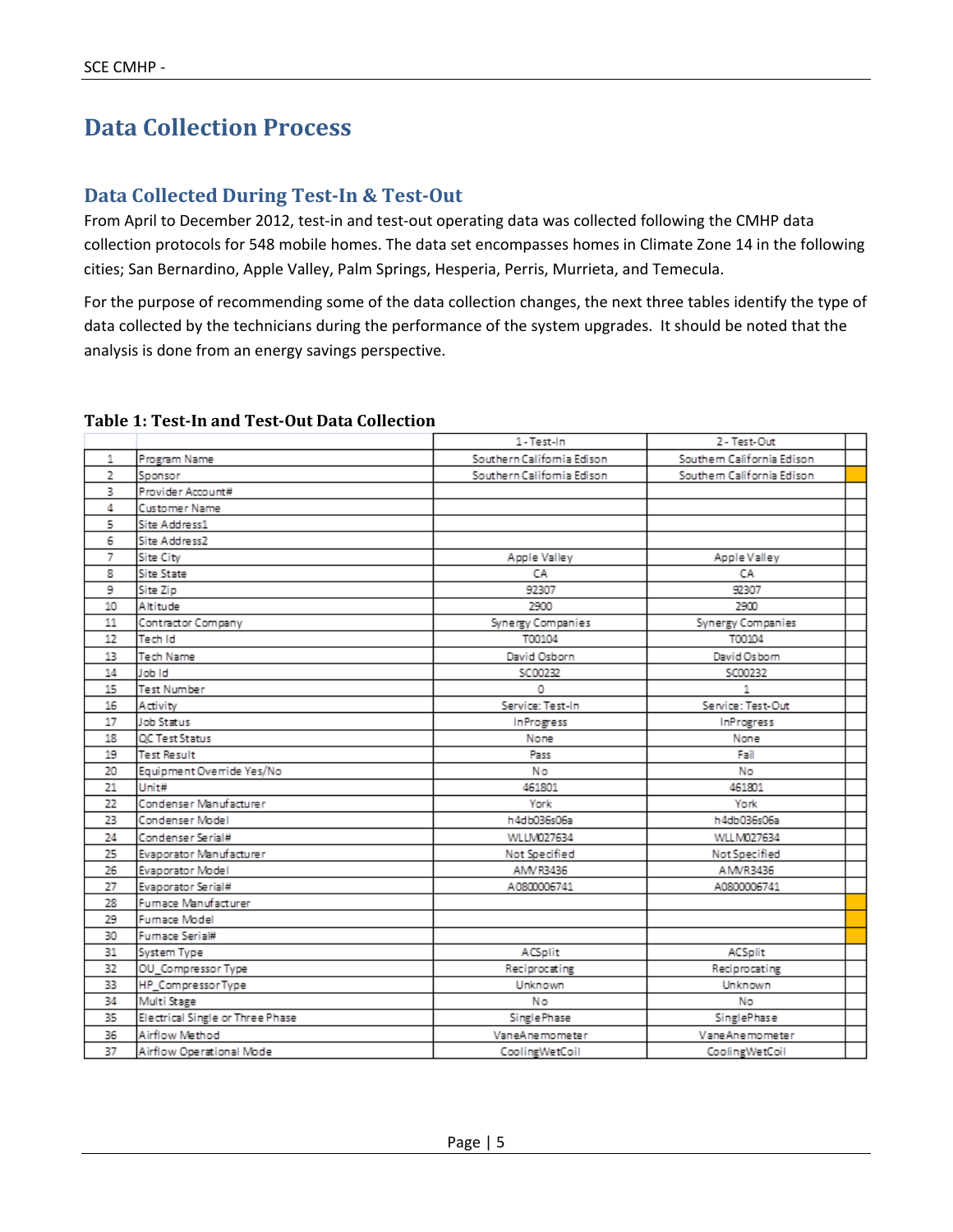|    |                                     | 1 - Test-In     | 2 - Test-Out   |
|----|-------------------------------------|-----------------|----------------|
| 38 | <b>Equipment SEER</b>               | 10              | 10             |
| 39 | <b>Total Capacity in Tons</b>       | 3               | 3              |
| 40 | Fan Type                            | <b>PSC</b>      | <b>PSC</b>     |
| 41 | Total cfm setting                   | 1200            | 1200           |
| 42 | Refrigerant Type                    | R <sub>22</sub> | R22            |
| 43 | <b>Metering Device</b>              | FixedOrifice    | FixedOrifice   |
| 44 | Split System Line Set Length        | 15              | 15             |
| 45 | Spilt System Elevation Difference   | 3               | 3              |
| 46 | Test Type                           | InitialTest     | SubsequentTest |
| 47 | Test Date                           | 2012-04-23      | 2012-04-23     |
| 48 | <b>Test Time</b>                    | 11:42:00        | 15:05:00       |
| 49 | TOC Override Yes/No                 | <b>No</b>       | <b>No</b>      |
| 50 | Condensing Air Entering Temperature | 83.1            | 83.2           |
| 51 | Liquid Pressure/Discharge Pressure  | 219.9           | 236.5          |
| 52 | <b>Suction Pressure</b>             | 57.4            | 67.3           |
| 53 | Liquid Line Temprature              | 102.7           | 97.4           |
| 54 | <b>Suction Line Temprature</b>      | 73.3            | 50.4           |
| 55 | Return Air Dry Bulb                 | 76.6            | 72.5           |
| 56 | Return Air Wet Bulb                 | 61.5            | 62.9           |
| 57 | Supply Air Dry Bulb                 | 49.1            | 47.6           |
| 58 | Supply Air Wet Bulb                 | 45.5            | 45.1           |
| 59 | Outdoor L1 Volts                    | 120.3           | 121.3          |
| 60 | Outdoor L1 Amps                     | 12              | 13.4           |
| 61 | Outdoor L2 Volts                    | 121.6           | 122.8          |
| 62 | Outdoor L2 Amps                     | 12.1            | 13.3           |
| 63 | Outdorr L3 volts                    | $\mathbf 0$     | 0              |
| 64 | Outdoor L3 Amps                     | $\mathbf 0$     | 0              |

**Table 2: Test‐In and Test‐Out Data Collection Cont'd**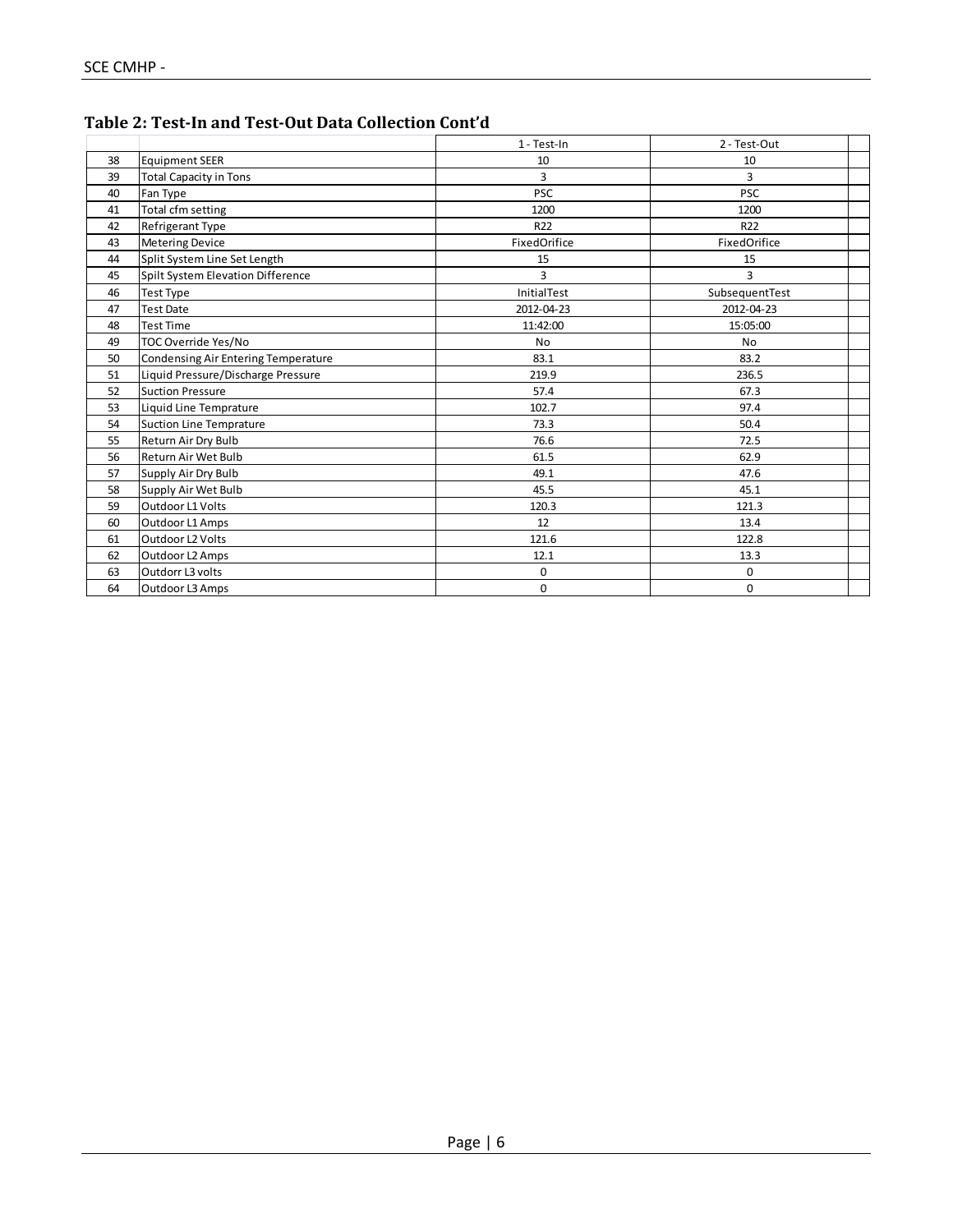| Table 3: Test-In and Test-Out Data Collection Cont'd |
|------------------------------------------------------|
|------------------------------------------------------|

| 65         | Indoor L1 Volts                                          | 121.5                           | 121.2                      |  |  |  |
|------------|----------------------------------------------------------|---------------------------------|----------------------------|--|--|--|
| 66         | Indoor L1 Amps                                           | 5.5                             | 4.8                        |  |  |  |
| 67         | Indoor L2 Volts                                          | $\mathbf 0$                     | $\mathbf 0$                |  |  |  |
| 68         | Indoor L2 Amps                                           | 0                               | 0                          |  |  |  |
| 69         | Indoor L3 Volts                                          | 0                               | 0                          |  |  |  |
| 70         | Indoor L3 Amps                                           | 0                               | $\mathbf 0$                |  |  |  |
| 71         | Measure cfm                                              | 815                             | 886                        |  |  |  |
| 72         | <b>Estimated Airflow</b>                                 | 692.61                          | 744.09                     |  |  |  |
| 73         | <b>Goal Airflow</b>                                      | 1200                            | 1200                       |  |  |  |
| 74         | Measured cfm/ton                                         | 271.67                          | 295.33                     |  |  |  |
| 75         | Estimated cfm/ton                                        | 230.87                          | 248.03                     |  |  |  |
| 76         | <b>Return Dimention</b>                                  | <b>IWC</b>                      | <b>IWC</b>                 |  |  |  |
| 77         | <b>Return Value</b>                                      | 0                               | 0                          |  |  |  |
| 78         | <b>Return Measurement Location</b>                       |                                 |                            |  |  |  |
| 79         | <b>Supply Dimention</b>                                  | <b>IWC</b>                      | <b>IWC</b>                 |  |  |  |
| 80         | <b>Supply Value</b>                                      | 0                               | $\mathbf 0$                |  |  |  |
| 81         | <b>Supply Measurement Location</b>                       |                                 |                            |  |  |  |
| 82         | <b>Supply Ductwork</b>                                   | 0                               | 0                          |  |  |  |
| 83         | <b>Supply Discharge</b>                                  | 0                               | $\mathbf 0$                |  |  |  |
| 84         | <b>Supply TESP</b>                                       | $\mathbf 0$                     | $\mathbf 0$                |  |  |  |
| 85         | Long Line Set Liquid Line Temperature at Metering Device | $\mathbf 0$                     | 0                          |  |  |  |
| 86         | Long Line Set Suction Line Temperature at Indoor coil    | 73.3                            | 50.4                       |  |  |  |
| 87         | <b>CSR Validations Messages</b>                          | CE010,LSP001,SC007,SH002,SH012  | CE010, CR001, CR002        |  |  |  |
| 88         | TOC Validations Messages (TOC = Tech on Call)            | CE010,LSP001,SC007,SH002,SH012  | AF002, CE010, CR001, CR002 |  |  |  |
| 89         | Airside Capacity                                         | 32,520                          |                            |  |  |  |
| 90         | <b>Compressor Capacity</b>                               | 27,636<br>33,712                |                            |  |  |  |
| 91         | <b>Goal Capacity</b>                                     | 36,268<br>36,555                |                            |  |  |  |
| 92         | Airside EER                                              | 9.3                             | 10.7                       |  |  |  |
| 93         | <b>EER Normalized</b>                                    | $\mathbf 0$                     | 10.6                       |  |  |  |
| 94         | EER Improvement%                                         | 0%                              |                            |  |  |  |
| 95         |                                                          |                                 |                            |  |  |  |
|            | <b>Compressor EER</b>                                    | 7.9                             | 14.48%<br>9                |  |  |  |
| 96         | <b>Goal EER</b>                                          | 9.4                             | 9.4                        |  |  |  |
| 97         | Normalized EER where EER improvement is Program Requ     | 0                               | 10.6                       |  |  |  |
| 98         | <b>CTOA Actual</b>                                       | 24.39                           | 29.47                      |  |  |  |
| 99         | <b>CTOA Goal</b>                                         | 22                              | 22                         |  |  |  |
| 100        | <b>ET Actual</b>                                         | 30.76                           | 38.09                      |  |  |  |
| 101        | ET Goal                                                  | 39.01                           | 39.38                      |  |  |  |
| 102        | <b>SH Actual</b>                                         | 42.5                            | 12.3                       |  |  |  |
| 103        | SH Goal                                                  | 9                               | 11.3                       |  |  |  |
| 104        | <b>SC Actual</b>                                         | 4.8                             | 15.3                       |  |  |  |
| 105        | <b>SC Goal</b>                                           | 12.6                            | 12.5                       |  |  |  |
| 106        | <b>Enthalpy Actual</b>                                   | 10.15                           | 11.47                      |  |  |  |
| 107        | <b>Enthalpy Goal</b>                                     | 7.69                            | 7.71                       |  |  |  |
| 108        | Temperature Split Actual                                 | 27.5                            | 24.9                       |  |  |  |
| 109        | <b>Temperature Split Goal</b>                            | 22.36                           | 17.97                      |  |  |  |
| 110        | Approach Goal                                            | 9.44                            | 9.46                       |  |  |  |
| 111        | Approach Actual                                          | 19.6                            | 14.2                       |  |  |  |
| 112        | Approach used for System Charge                          | No                              | No                         |  |  |  |
| 113<br>114 | Repairs Made<br>TOC comment                              | No Repairs Made(No Repairs Made |                            |  |  |  |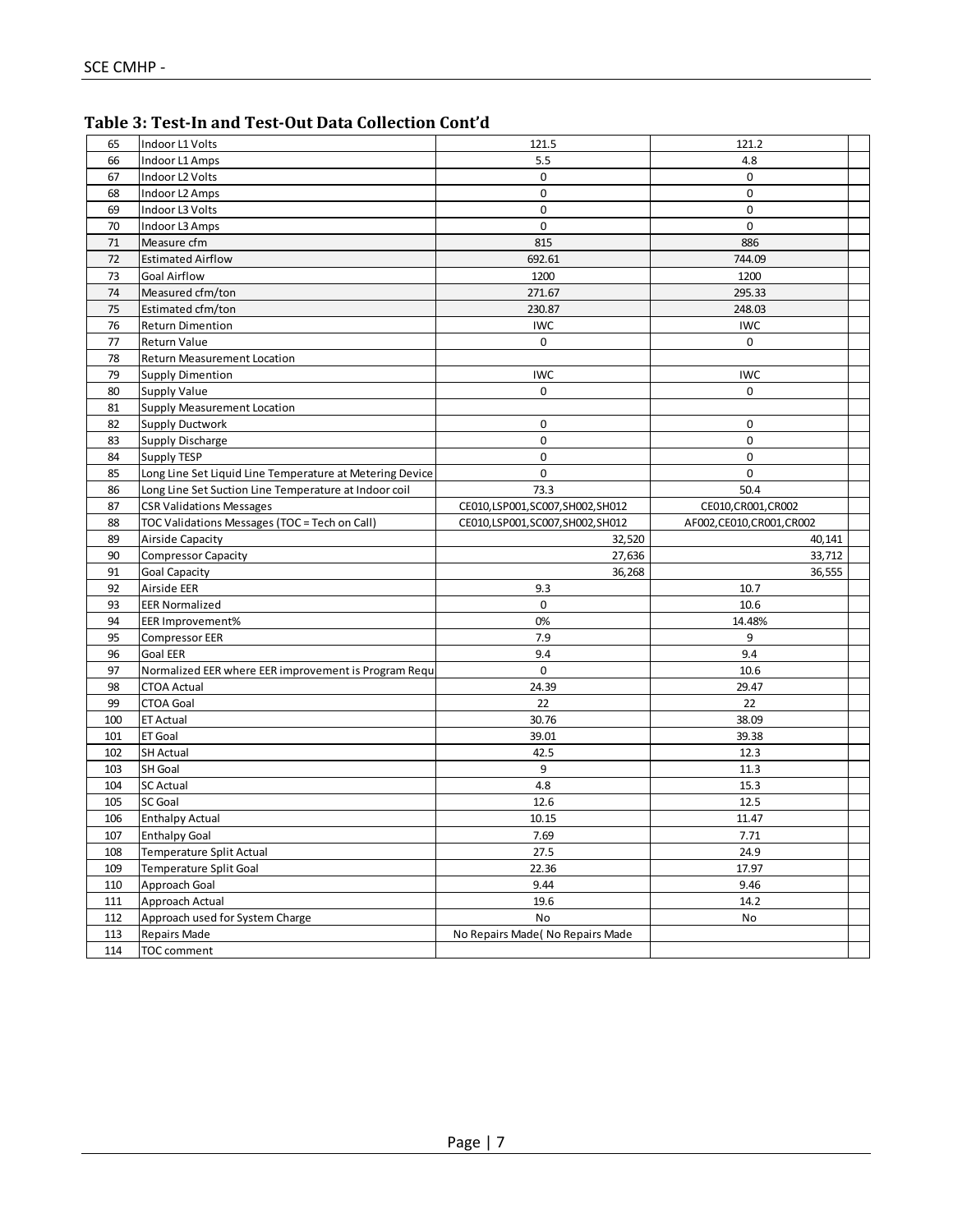## **Calculation Methodology**

One of the tasks sought to address whether there was sufficient data to estimate the potential energy savings between the test‐in and test‐out of each of the mobile homes. The answer is a qualified "Yes". It is possible to estimate the change in efficiency of the HVAC condensing using the reported data, but the estimates contain embedded assumption of 0.9 for the condensing unit power factor in lieu of direct field measurements. Although the condensing unit power factor is not likely to vary significantly from test-in to test-out, measuring this quantity directly will reduce the uncertainty in the condensing unit kW and efficiency measurements.

The data collected included Return and Supply Air Dry Bulb (DB) and Wet Bulb (WB). ASW used the Wet Bulb data to identify the return and supply enthalpies (h).

The equation used to calculate the total heat transfer across the evaporator air is as follows:

Measured CFM (test‐in and test‐out): *CFM x 4.5 x Delta Enthalpy/12,000 BTU/Hr = Tons*

#### **Table 4: Sample Calculation**

|                 | Return WB & h |       | Supply WB & h |       |         |            |             |               |
|-----------------|---------------|-------|---------------|-------|---------|------------|-------------|---------------|
|                 | <b>WB</b>     |       | <b>WB</b>     |       | Delta h | <b>CFM</b> | <b>Tons</b> | <b>Change</b> |
| Test-In I       | 65.4          | 30.31 | 52.4          | 21.67 | 8.64    | 798        | 2.58        | 0.43          |
| <b>Test-Out</b> | 64.4          | 29.56 | 49.4          | 19.97 | 9.59    | 837        | 3.01        | 16.5%         |

#### **FLH Estimate:**

To estimate the full load hours per (FLH) year of the Air Conditioning Unit (ACU), The DEER mobile home prototype was used. The DEER prototype simulations provided an estimate of 883 cooling full‐load hours based on nameplate HVAC unit cooling capacity in climate zone 14.

#### **kW Estimate:**

It should be noted that the collected data included test-in and test-out voltage and running amps of the unit, which allows us to calculate the kW of the HVAC unit at the Test-in and Test-out, based on an assumed power factor of 0.90

Equation: kW *= Volts x amps x power factor* – ASW used 0.9 PF.

### **Savings kWh/Yr:**

Most of the mobile homes are located in Climate Zone (CZ) 14 - San Bernardino, Apple Valley, Palm Springs, Hesperia, Perris, Murrieta, and Temecula. In other words, most of the mobile homes have similar weather conditions. The tables below shows the calculated energy savings were performed.

#### **Table 6: Sample kWh Savings**

OSA = Outside  $\sim$  T = Tons  $\sim$  Calc = Calculated  $\sim$  AC = Air Conditioning  $\sim$  FLH = Full Load Hours  $\sim$  T-Hrs/Yr = Ton-Hours/Year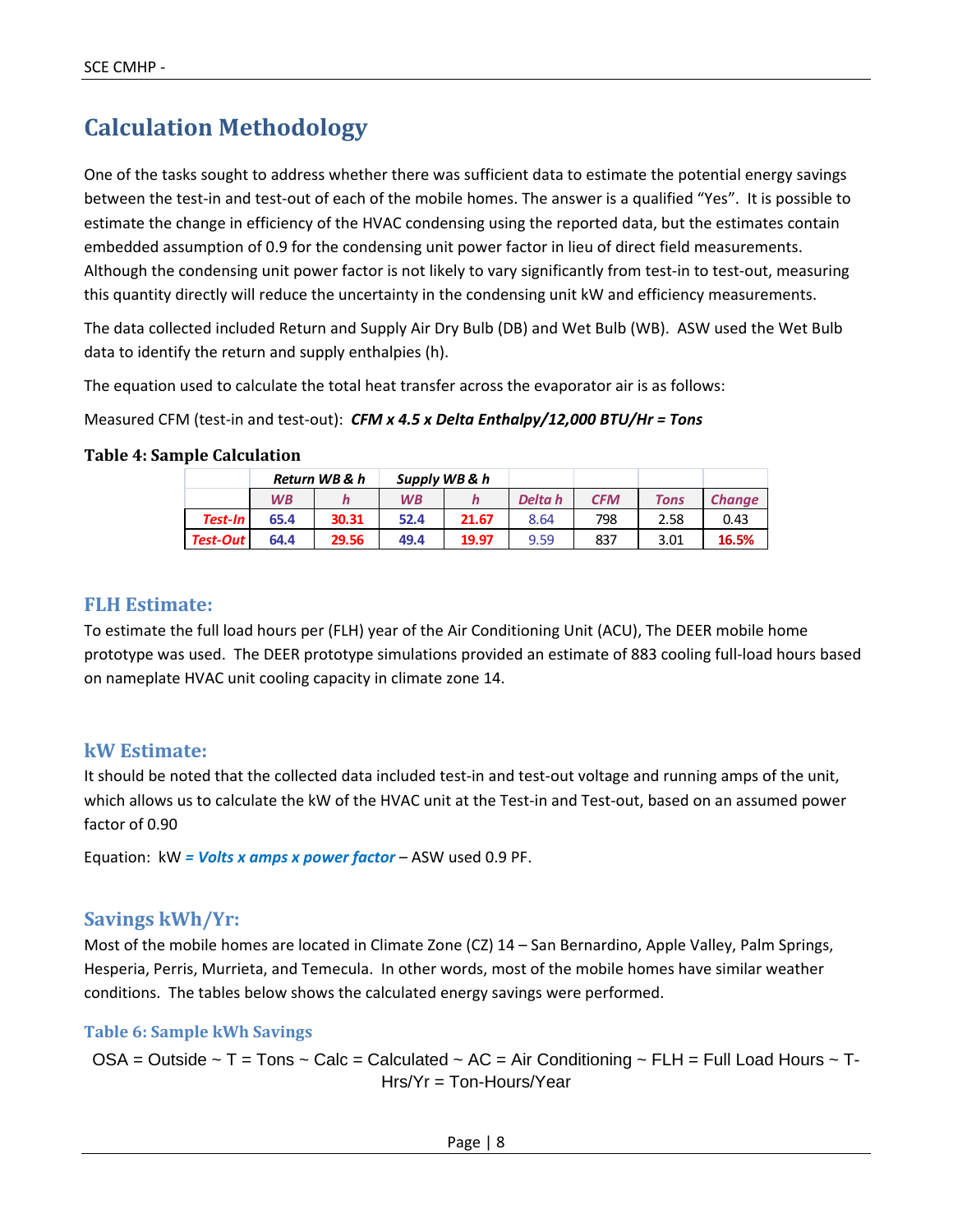|  |  | <b>Table 5: Top Portion of the Savings Calculations</b> |  |
|--|--|---------------------------------------------------------|--|
|--|--|---------------------------------------------------------|--|

| <b>Calc Tons</b> | Calc kW | kW/Ton     | <b>AC FLH</b> | T-Hrs/Yr | Delta kW/Ton | <b>Savgs</b><br>kWh/Yr |
|------------------|---------|------------|---------------|----------|--------------|------------------------|
| 2.93             | 2.62    | 0.89       | 883           | 2,649    | 0.08         | 221.36                 |
| 3.62             | 2.93    | 0.81       | 883           |          |              |                        |
| 4.10             | 5.32    | 1.30       | 883           | 3,532    | 0.10         | 336.25                 |
| 4.47             | 5.36    | 1.20       | 883           |          |              |                        |
| 1.98             | 2.01    | 1.01       | 883           | 2,649    | 0.03         | 77.01                  |
| 2.04             | 2.01    | 0.98       | 883           |          |              |                        |
| 2.51             | 2.50    | 1.00       | 883           | 2,649    | 0.25         | 654.76                 |
| 3.34             | 2.50    | 0.75       | 883           |          |              |                        |
| 3.30             | 4.76    | 1.44       | 883           | 3,091    | 0.21         | 647.93                 |
| 3.71             | 4.58    | 1.23       | 883           |          |              |                        |
| 4.17             | 3.63    | 0.87       | 883           | 3,532    | 0.03         | 93.51                  |
| 4.29             | 3.63    | 0.85       | 883           |          |              |                        |
| 4.04             | 3.13    | 0.77       | 883           | 3,091    | $-0.11$      | (337.67)               |
| 3.54             | 3.13    | 0.88       | 883           |          |              |                        |
| 4.84             | 3.56    | 0.74       | 883           | 3,532    | 0.02         | 57.84                  |
| 5.25             | 3.78    | 0.72       | 883           |          |              |                        |
| 2.14             | 2.74    | 1.28       | 883           | 3,091    | 0.07         | 208.99                 |
| 2.34             | 2.84    | 1.21       | 883           |          |              |                        |
| 2.93             | 3.35    | 1.14       | 883           | 3,091    | $-0.01$      | (22.51)                |
| 2.96             | 3.41    | 1.15       | 883           |          |              |                        |
| 3.41             | 3.84    | 1.12       | 883           | 3,532    | 0.02         | 57.35                  |
| 3.44             | 3.81    | 1.11       | 883           |          |              |                        |
| 3.05             | 3.51    | 1.15       | 883           | 3,532    | $-0.17$      | (597.65)               |
| 2.72             | 3.59    | 1.32       | 883           |          |              |                        |
| 2.40             | 2.51    | 1.04       | 883           | 3,532    | 0.32         | 1,128.01               |
| 3.62             | 2.61    | 0.72       | 883           |          |              |                        |
| 2.28             | 2.01    | $\rm 0.88$ | 883           | 2,208    | 0.19         | 413.95                 |
| 2.89             | 2.01    | 0.69       | 883           |          |              |                        |
| 3.09             | 4.76    | 1.54       | 883           | 3,532    | $0.07\,$     | 251.14                 |
| 3.31             | 4.86    | 1.47       | 883           |          |              |                        |
| 3.05             | 2.43    | 0.80       | 883           | 3,091    | $0.02\,$     | 50.23                  |
| 3.19             | 2.49    | 0.78       | 883           |          |              |                        |
| 2.30             | 3.21    | 1.39       | 883           | 3,091    | 0.21         | 648.47                 |
| 2.78             | 3.29    | 1.18       | 883           |          |              |                        |
| 5.89             | 4.13    | 0.70       | 883           | 3,532    | $-0.44$      | (1,550.83)             |
| 3.71             | 4.23    | 1.14       | 883           |          |              |                        |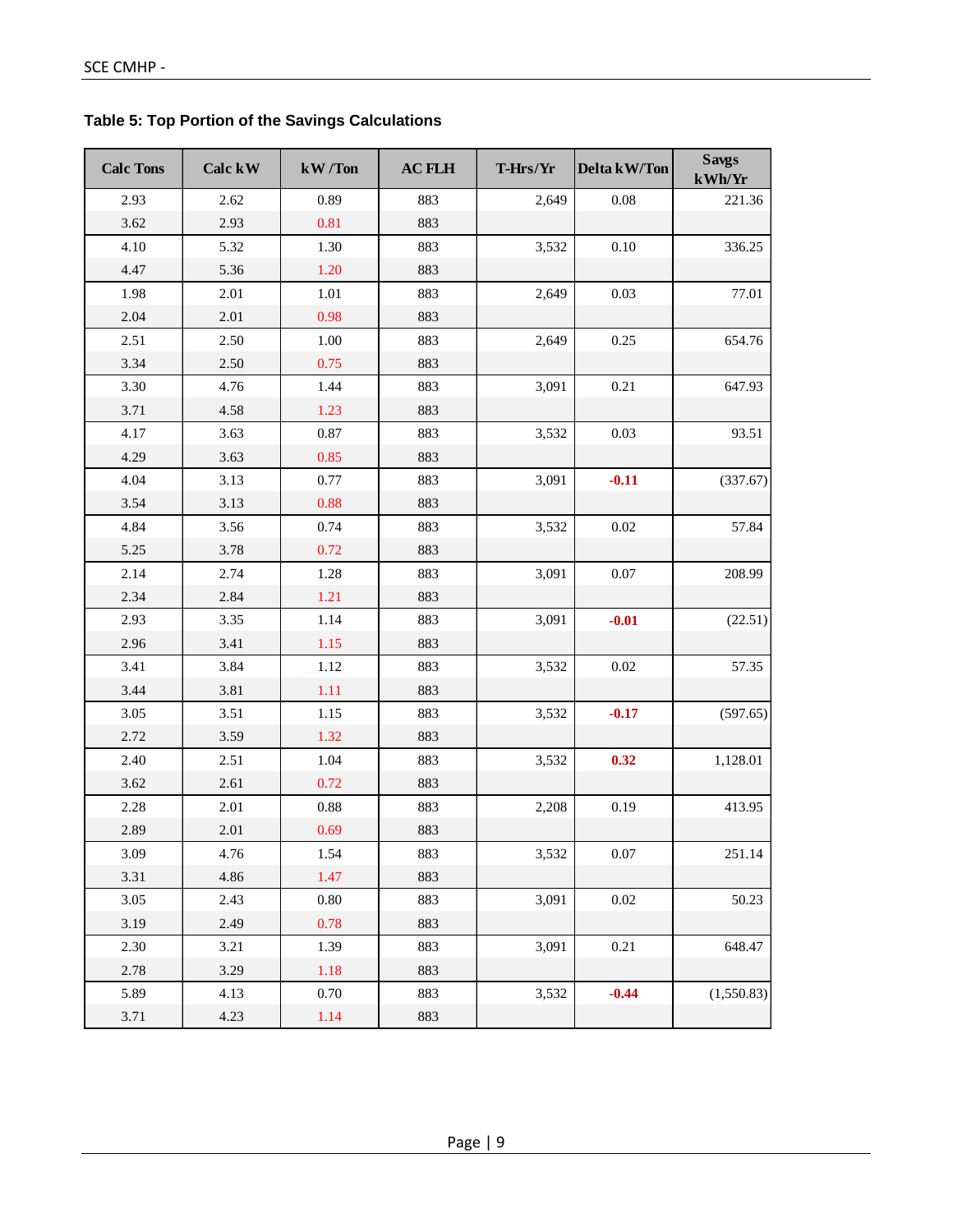| <b>Calc Tons</b> | Calc kW | kW/Ton | <b>AC FLH</b> | T-Hrs/Yr | Delta kW/Ton | <b>Savgs</b><br>kWh/Yr |
|------------------|---------|--------|---------------|----------|--------------|------------------------|
| 1.82             | 3.85    | 2.12   | 883           | 3,532    | 0.81         | 2,873                  |
| 2.87             | 3.74    | 1.30   | 883           |          |              |                        |
| 2.51             | 3.96    | 1.58   | 883           | 3,532    | 1.22         | 4,311                  |
| 2.87             | 3.78    | 0.36   | 883           |          |              |                        |
| 3.58             | 4.62    | 0.72   | 883           | 3,532    | 0.34         | 1,202                  |
| 3.96             | 5.05    | 0.38   | 883           |          |              |                        |
| 1.07             | 4.03    | 3.77   | 883           | 3,091    | 0.45         | 1,382                  |
| 1.25             | 4.17    | 3.33   | 883           |          |              |                        |
| 2.34             | 2.56    | 1.10   | 883           | 2,649    | $-0.05$      | (122)                  |
| 2.28             | 2.61    | 1.14   | 883           |          |              |                        |
| 2.72             | 5.62    | 2.06   | 883           | 3,532    | 0.31         | 1,082                  |
| 3.23             | 5.67    | 1.76   | 883           |          |              |                        |
| 2.68             | 4.70    | 1.75   | 883           | 3,532    | 0.34         | 1,210                  |
| 3.33             | 4.69    | 1.41   | 883           |          |              |                        |
| 2.73             | 2.39    | 0.87   | 883           | 2,649    | 0.08         | 201                    |
| 2.97             | 2.37    | 0.80   | 883           |          |              |                        |

**Table 6: Bottom Portion of the Savings Calculations** 

Regardless of the savings results, positive or negative, they were included in the summary calculations. It should be noted that the preview tables were presented for the purpose of illustrating how the kWh was derived for each set of data. The savings were derived by using the calculated Delta kW/Tons (test-in minus test-out) and then, multiplying the Delta result by the calculated total ton‐hours during the test‐in.

The summary table below presents the results of the analysis and the projected kWh savings of all the Mobile Homes (MH).

| <b>Threshold</b><br>kWh/Ton/Yr | EUL (Yrs)<br><b>kWh Savings</b> |                   |            |  |  |
|--------------------------------|---------------------------------|-------------------|------------|--|--|
| 500                            | 132,440                         | 662,200<br>5      |            |  |  |
| <b>Pass Threshold</b>          | # of Mobile Homes               | % of Mobile homes |            |  |  |
| 298                            | 548                             | 54.30             |            |  |  |
| kWh/MB/Yr                      |                                 |                   |            |  |  |
| 323.8                          |                                 |                   |            |  |  |
|                                | <b>Avg Rated Tons</b>           |                   | kWh/Ton/Yr |  |  |
|                                | 3.76                            | 71.9              |            |  |  |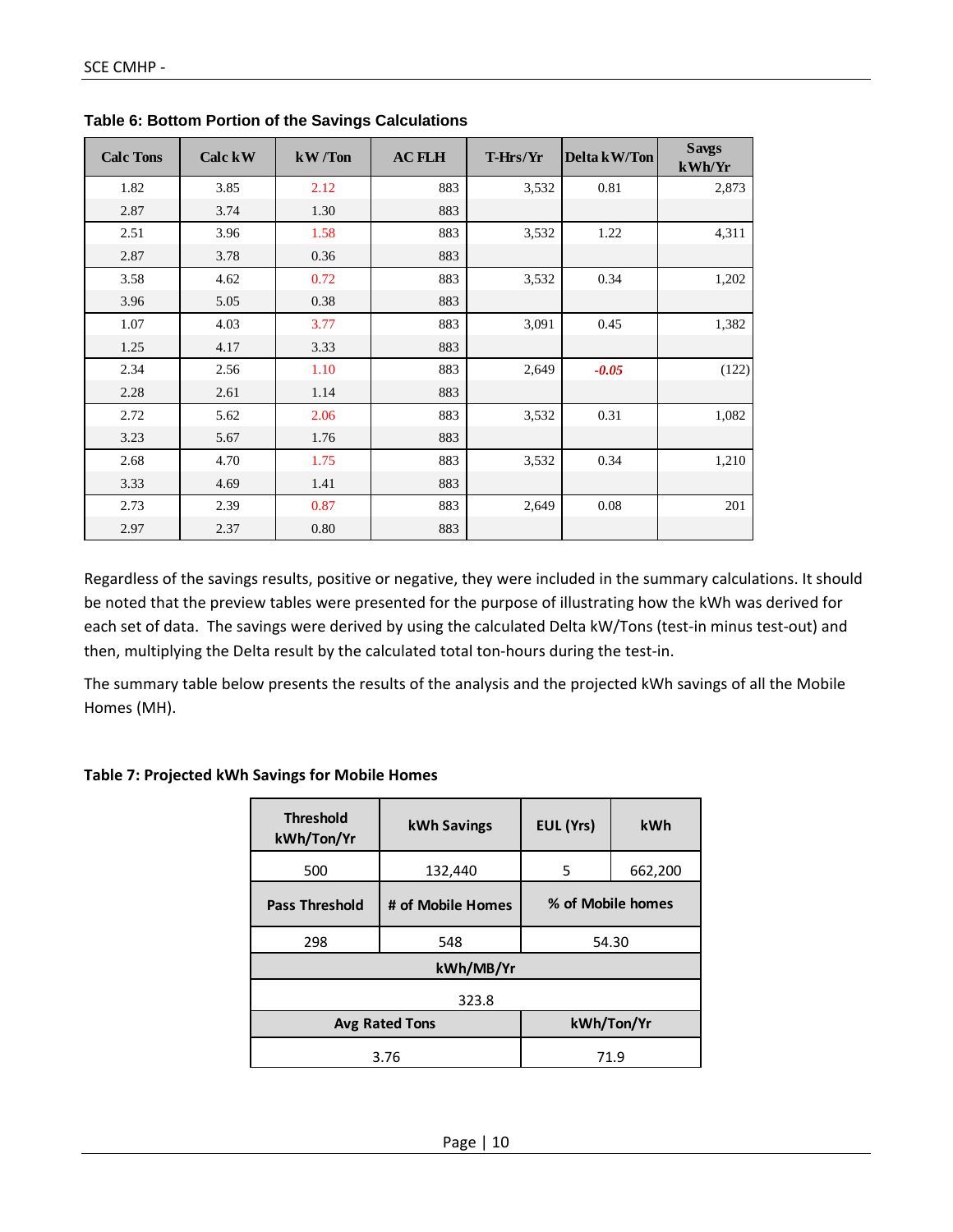## **Filter Criteria**

The dataset was reviewed for reasonableness. There were three proposed filters on the kWh/ton savings estimate:

- 1. Remove negative savings,
- 2. Remove savings exceeding the absolute value of 2.5 times the Work Paper savings,
- 3. Remove data falling outside of a one‐sigma average deviation.

With respect to removing negative savings, it was determined that there are scenarios where negative savings could result and therefore should not be excluded from the dataset. Of the 548 mobile homes in the dataset, 170 (31%) had negative savings. It was agreed that a threshold of +/‐ 500 kWh/Ton/Yr was a reasonable filter. This was used in the analysis.

It was also agreed that the one‐sigma average deviation could be used as a filter; however, this proposed filter came very late in the analysis process. ASW was requested to proceed with the originally approved calculation methodology described above and the threshold filter of +/‐ 500 kWh/Ton/Yr.

## **Data quality control.**

Quality control checks on field data reveal inconsistencies, suggesting issues with measurements:

- $\bullet$  ~ 5% of records show an absolute humidity<sup>1</sup> increase from return to supply during cooling mode testing. These records were removed from the analysis
- ~ 27% of jobs show increase in return absolute humidity between test in and test out. Not a likely scenario unless a large release of moisture occurred in the space (e.g. cooking or showering) during the repair period. These records were removed from the analysis.
- Air flow measurements indicate a number of estimated values, where the recorded air flow is set to 400 cfm x tons. Database should indicate when estimated values are used. The range of the air flow data shows some very low  $\ll$  200 cfm/ton) values. About 18% of the test-in values are < 200 cfm/ton; 7 records are less than 100 cfm/ton. Jobs with test in or test out values < 200 cfm/ton were removed from the analysis.

### **Results**

Once the calculation methodology was approved, the data was analyzed to determine what could be learned from this sample data set. In support of this report, the following files are embedded in the Appendix ‐ QM/QI Work Paper, CMHP Training Document, Quality Maintenance Process, Field Data Collection Form and, ASW Analysis Spreadsheet including raw data set.

<sup>&</sup>lt;sup>1</sup> Absolute humidity calculated from enthalpy and dry bulb temperature. Allowance made for normal measurement accuracy.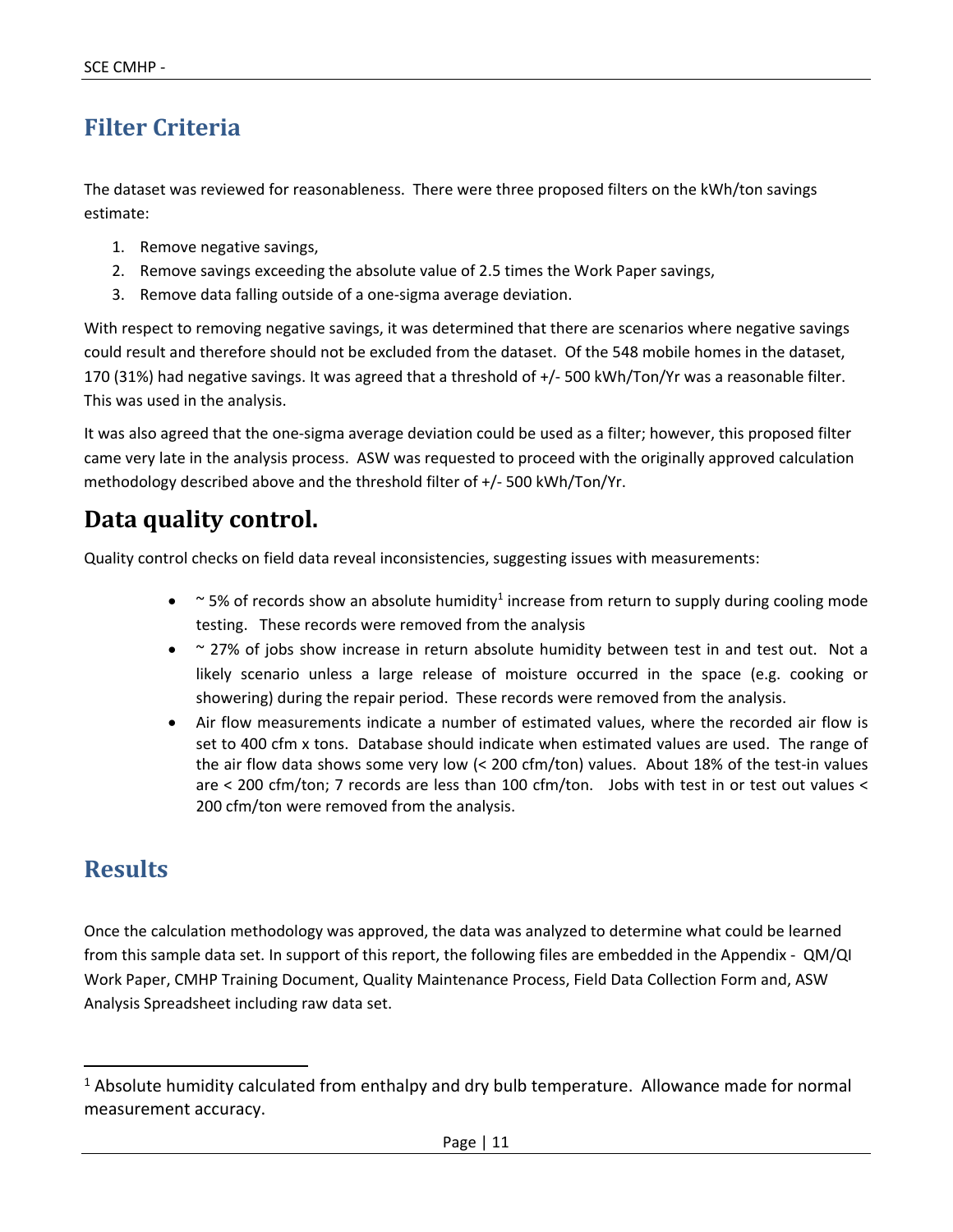### **Analysis Response to Study Objectives**

The following research questions are addressed below:

- 1. What kind of [savings] analysis can we can we perform given the collected data?
- 2. What kind of conclusions can we draw from this information?
- 3. What kind of recommendations can we make?
- 4. Did we collect the right kind of data? Is there information and data gap that we need to pursue?

#### **What kind of [savings] analysis can we perform given the collected data?**

223 of the 548 jobs in the dataset passed the QC criteria, representing 41% of the participant mobile homes.

The basic collected data included Return and Supply Air Dry Bulb (DB), Wet Bulb (WB) and associated measured CFM. ASW used the Wet Bulb data to identify the return and supply air enthalpies (h). Measurements of line voltage and current were used to estimate condensing unit kW, using an assumed power factor of 0.90. Average savings for jobs passing the QC criteria was 55.9 kWh/ton

#### **What kind of conclusions can we draw from this information?**

Based on the data collected, it is apparent that savings are delivered as a result of this program's interventions. However, the measured savings are less than the anticipated level of savings from the Work Paper. Given that only 41% of the jobs passed the data quality QC criteria, there were a number of areas where improvements could be made to the program delivery, data collection, and data analysis, that may lead to improved savings values.

#### **What kind of recommendations can we make?**

SCE should consider the following recommendations in order to improve program delivery:

- 1. Management should check the time it took the technicians to perform the HVAC improvements (Test-in & Test-out) before management accept the operating data and is inputted in the Project Database spreadsheet
- 2. Sanity checks should be incorporated into the program to ensure validity of data collected. The sample data set had some inconsistencies (e.g. absolute humidity variances) which should be flagged in the field.
- 3. The database/tool should identify when a field is estimated, and if not estimated when the data is unlikely. This recommendation should be incorporated particularly for airflow
- 4. There is ambiguity in what tool the technician should use in the field based on program materials. Further investigation should be performed to determine if technicians are given enough direction for tool selection.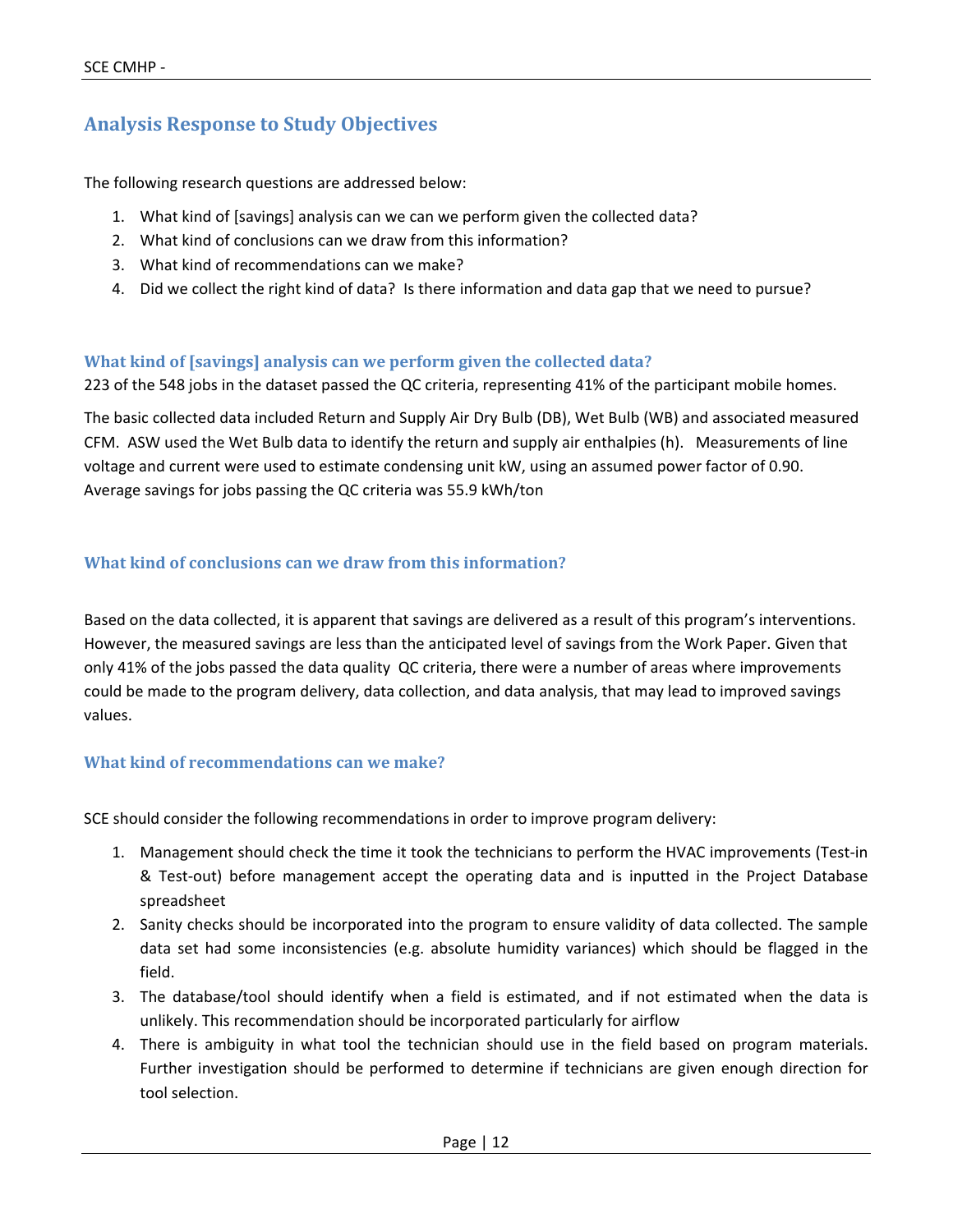- 5. On-site observations of technicians should be made to identify any other areas of improvement
- 6. The test‐in/test‐out field is confusing, the reliability of this data should be assessed
- 7. The unit must stabilize during test-in/test-out, whether or not this occurs should be investigated
- 8. Efficiency data obtained from in‐situ tests should be normalized to standard (AHRI) conditions to facilitate valid test‐in and test‐out efficiency comparisons

To improve the data collection, SCE should consider the following:

- 1. Collect operating data (Test‐in and Test‐out) between 10 AM to 5 PM during the months of May through October in cities with extreme hot weather conditions to obtain better results
- 2. Observations of field technicians should be conducted to assess instrumentation accuracy and proper placement
- 3. Airflow measurements are a key component of the identification of faults and the savings claimed, they should be collected multiple times to ensure consistency
- 4. The instruments used for airflow measurements should be further examined for accuracy, alternatives such as TrueFlow plates should be considered
- 5. The location of airflow measurements needs to be more consistent and program guidance should be explored for improvements
- 6. Include in‐situ true electric power readings
- 7. Include in‐situ measurements of furnace or air handler fan power

Finally, to improve the data analysis, the following recommendations are made:

- 1. Airflow measurements should be converted to standard CFM
- 2. Identify the number of people living in each Mobile Home
- 3. If possible, identify the age of the HVAC equipment
- 4. Identify the ambient temperature away from the condensing unit
- 5. Identify when the AC is normally run Example: when the outside air is 78°F. and above
- 6. Identify the months when they use the AC Example: May through September
- 7. Identify the type of thermostat controlling the HVAC operation
- 8. Include the space temperature setting at the time of the data collection (Test-in & Test-out)
- 9. Add climate zones (CZ) to the spreadsheet for future analysis
- 10. Analyze the historic monthly electric consumption for a period of one year. This will help to firm up the established full load hours of operation of the air conditioning system of a given Mobil Home
- 11. Consider secondary data sources (e.g. modeling tools) for verifying full-load hours

#### Did Implementer collect the right kind of data? Is there information and data gap that we need to **pursue?**

The right kind of data was collected; however there is room for improvement in terms of accuracy. Based on the calculation methodology leveraged, the most critical data is the CFM and the power. The recommendations noted in the response to Question 3 should be implemented to improve these data points.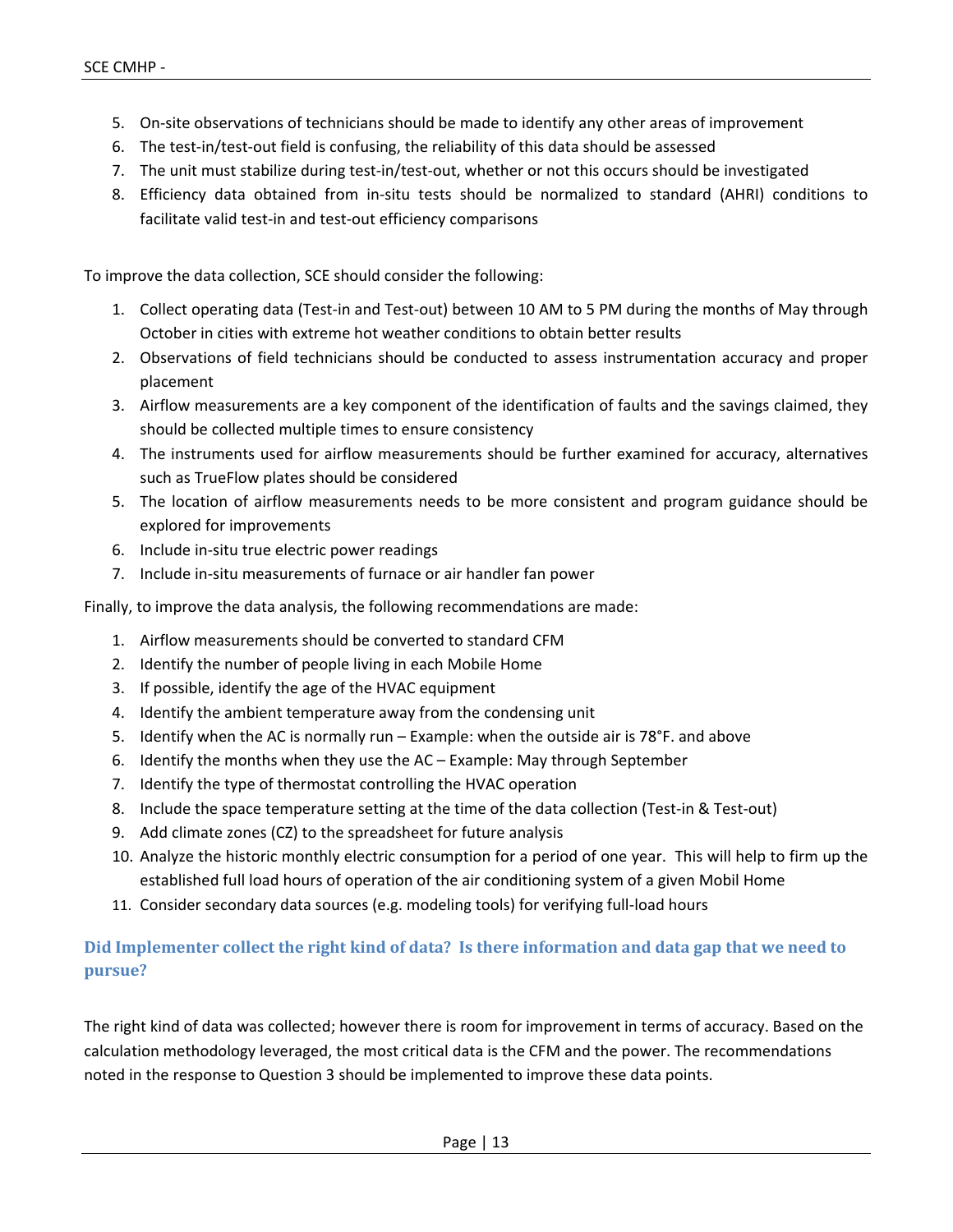## **Discussion**

It was stated that many of the EMHVAC quality control algorithms were not used for the CMHP datasets. These algorithms were not reviewed by ASW. The removal of the QC steps was reported to be a result of mobile homes being significantly different than single-family homes. As a result, some non-QC'd data, was provided in the supplied data set. As noted in the results section, further evaluation of these tools is necessary to ensure that quality data is collected, both for fault diagnosis and savings claims.

The CMHP Training Document and QM Process were provided for inclusion with this report. No further description of training performed, or how often it was offered was provided. Further investigation into the training and contractor implementation of training material would benefit the overall program.

In order to perform the data analysis, a number of key assumptions were made. The substantial assumptions in the calculation methodology approved by the team are:

- Full Load Hours used in the analysis (1498 FLH),
- Threshold levels set for reasonability (500 kWh/Ton/Yr)
- Negative savings are relevant to the data set and should be counted
- Measured CFM and Amp readings are reasonable.

Modifications to the program process which minimize the number of assumptions will be critical in minimizing future program scrutiny.

Additionally, it should be noted that as the program has continued to operate, more data has been collected which could be analyzed. With a defined, consistent calculation methodology, a greater sample size of data should lead to improved findings and recommendations.

## **Final Conclusions**

The current program design and implementation does provide savings of 92.5 kWh/yr/ton. The savings identified through this effort does fall short of the savings estimated in the Work Paper. However, a number of recommendations have been made that should substantially improve the program results and bring the measured savings into closer alignment with the estimates. A number of these recommendations will require additional effort to identify, understand, and evaluate the benefits, so it is recommended that a second phase of this project be initiated to continue improving this program. This second phase should also incorporate the larger data set that is now available.